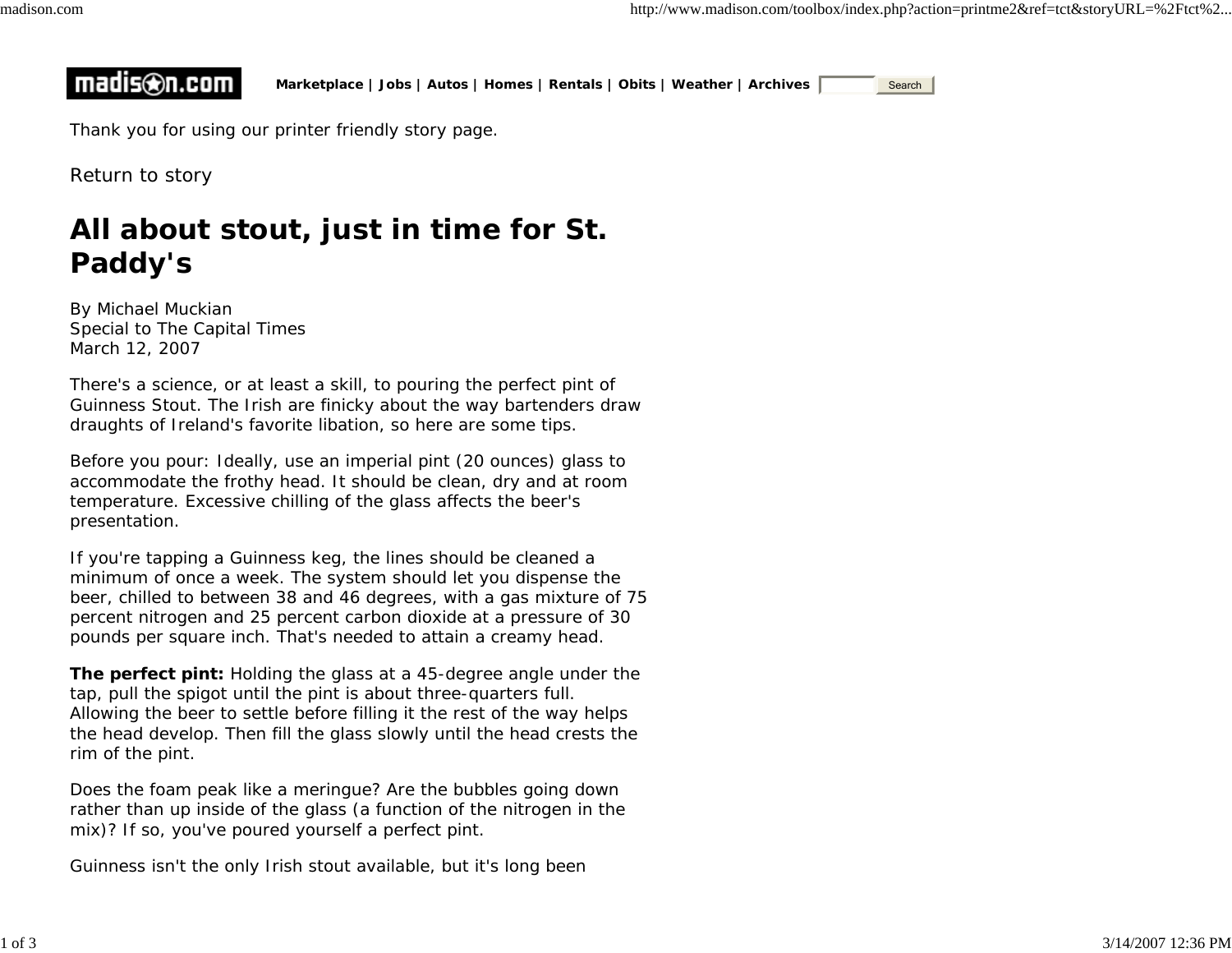considered the country's national drink. Beer writer Michael Jackson maintains that there may be as many as six styles of Guinness available, depending on where you go in the world, ranging from 3.5 percent to 7 percent alcohol by volume. Domestically available varieties hover around 4.2 percent, which makes it a lighter beer despite its darkly roasted appearance.

According to the brewery, Guinness is about 11 calories an ounce, which would add up to 132 calories for a 12-ounce serving. By comparison, Miller Lite is 96 calories, and Miller High Life is 143 calories.

Guinness is served in 156 countries worldwide and contains nothing more than roasted, malted barley, yeast, hops and water, except in Nigeria, where the barley is replaced by sorghum.

More than 10 million pints of Guinness are served daily worldwide, which totals more than 1.8 billion in a year's time. No wonder Irish eyes are often smiling.

**All kinds of stouts:** Guinness is an example of the traditional dry or Irish stout, characterized by a toast or coffee-like flavor. There's also milk stout, brewed with lactose to produce a sweeter beer, and oatmeal stout, made with up to 5 percent oats. Both stouts were thought to have healthful and restorative purposes, with milk stout a favorite among nursing mothers in the 19th century.

There also are coffee stouts, brewed with black patent malt to give it a coffee-like flavor, and chocolate stout, brewed with chocolate malt. Occasionally these stouts will have some of their namesake ingredients added for character, although they're not required for authenticity.

There are even oyster stouts, an homage to the days when oysters and stout, a particular favorite of English statesman Benjamin Disraeli, were considered a good pub lunch. Some stouts still may be brewed with a handful of oysters tossed in the barrel, but most exist in name only.

The most powerful version, a Russian or imperial stout, was first brewed in 19th century England for the czars of Russia and generally boasts a higher alcohol content, usually between 8 and 10 percent, designed to combat the cold Russian winters. Imperial stout is in a